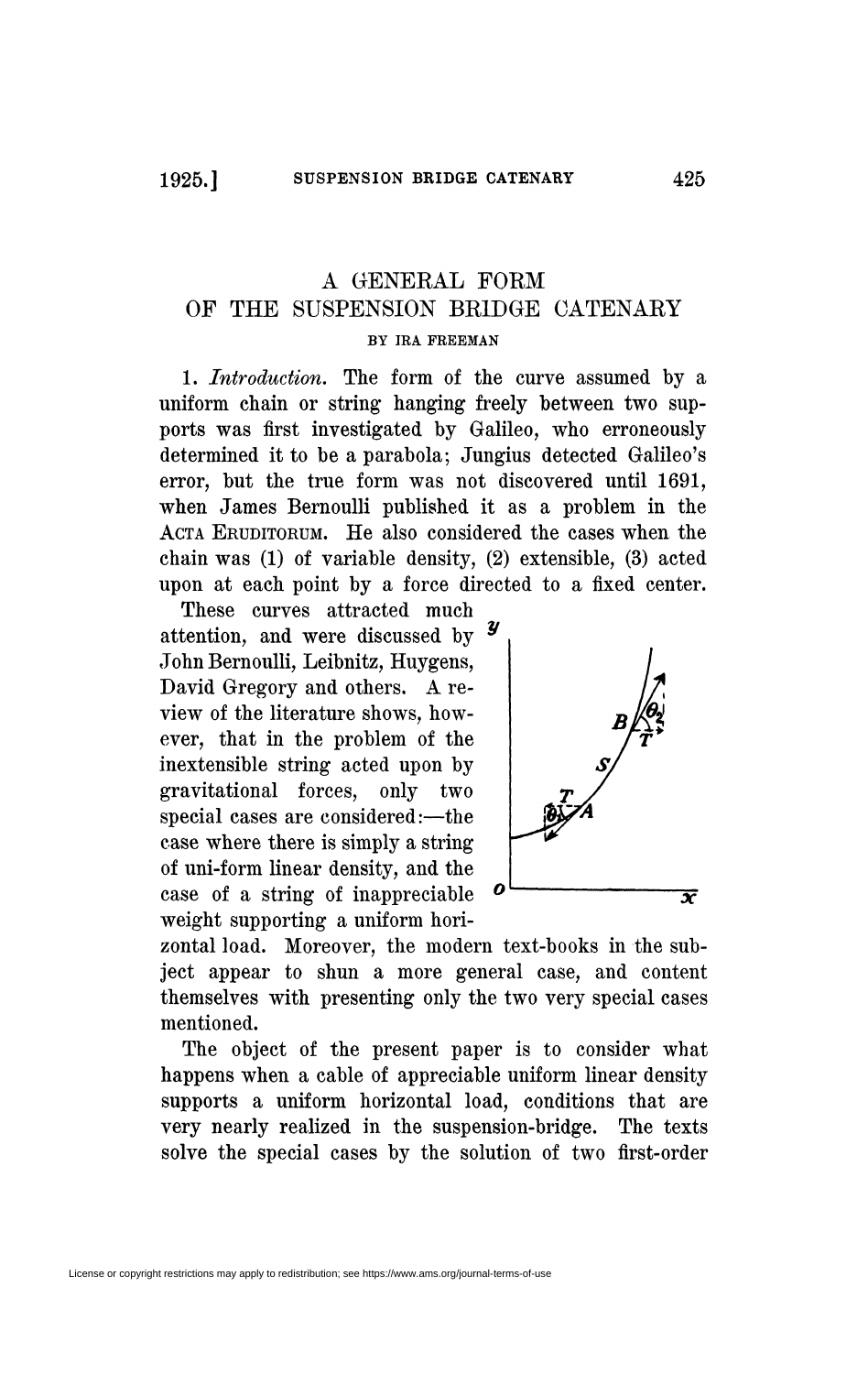426 **IRA FREEMAN** [October,

differential equations, the first of which gives the intrinsic equation of the curve. The following method uses one second-order differential equation, and does not involve the intrinsic equation as an intermediate step.

2. *Densities Different and not Zero. Both the cable and the bridge platform have uniform linear densities ivhich are appreciable, and, in general, different.* 

Let  $\alpha$  be the weight per unit length of the cable, and let  $\beta$  represent that of the bridge platform. If any arc s is in equilibrium, the horizontal component of the tensions, at the extremities of the arc, will be the same constant which we may call  $T$ . The difference of the vertical components of the extreme tensions will equal the total weight on the arc; that is, we shall have

$$
T(\tan \theta_2 - \tan \theta_1) = \alpha s + \beta x.
$$

If *s* is small, this becomes

$$
(1) \hspace{1cm} T \frac{d^2 y}{dx^2} = \alpha \frac{ds}{dx} + \beta,
$$

since

$$
\tan \theta_2 - \tan \theta_1 = \frac{d}{dx} \left( \frac{dy}{dx} \right) dx.
$$

But since

$$
\left(\frac{ds}{dx}\right)^2 = \left(\frac{dy}{dx}\right)^2 + 1,
$$

we may write

$$
T\frac{d^2y}{dx^2} = \alpha \sqrt{1 + \left(\frac{dy}{dx}\right)^2} + \beta.
$$

If  $p = dy/dx$ , we have

$$
\frac{dp}{a\sqrt{1+p^2}+b} = dx,
$$

where  $a = \alpha/T$  and  $b = \beta/T$ . The equation (2) is the differential equation of the curve. To integrate it, put  $p = \tan \theta$ ; then

$$
\frac{\sec^2 \theta d\theta}{b+a \sec \theta} = dx, \quad \text{or} \quad \frac{d\theta}{\cos \theta (a+b \cos \theta)} = dx.
$$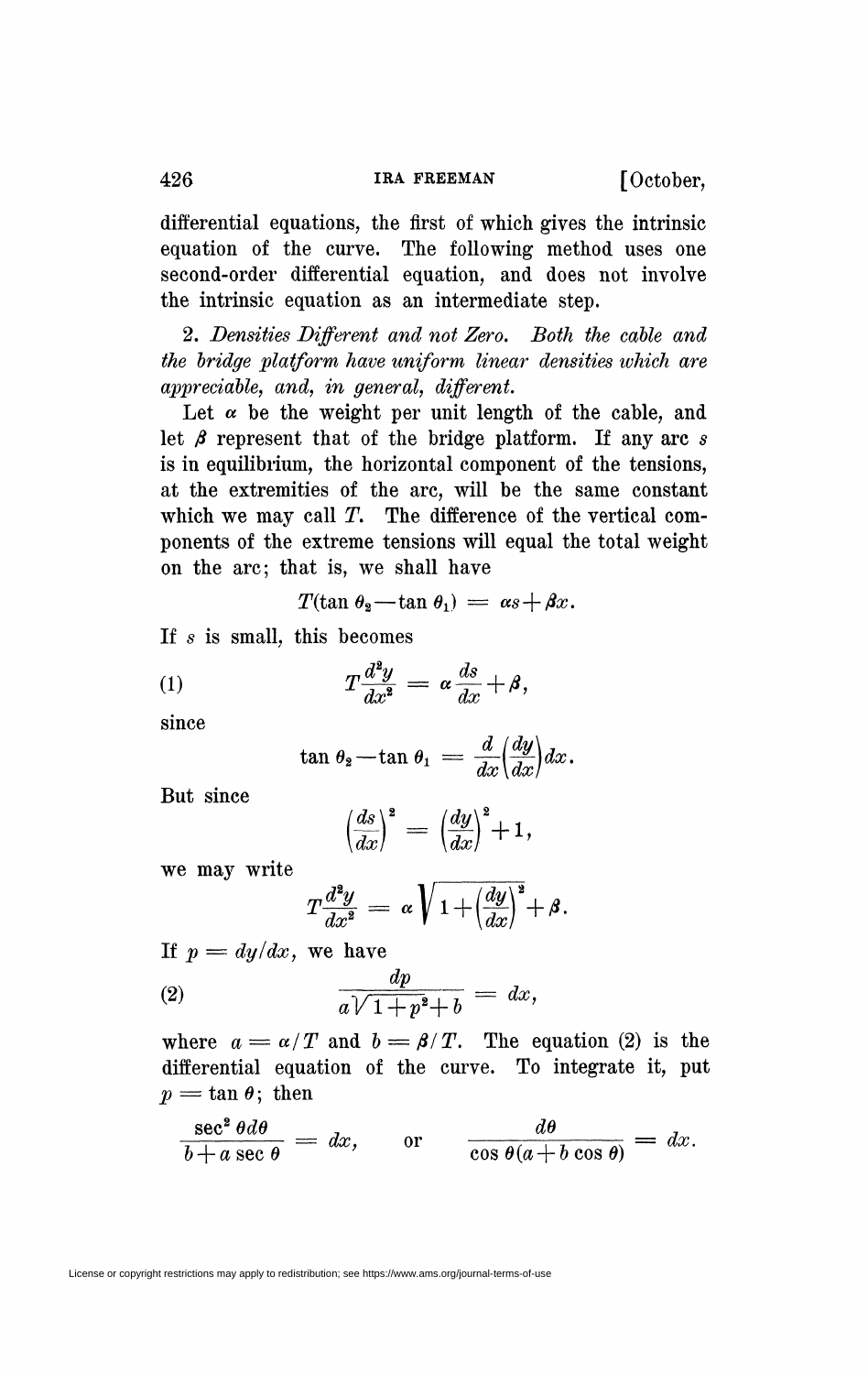By the method of partial fractions, we may write

(3) 
$$
\frac{d\theta}{\cos\theta} - \frac{b d\theta}{a + b \cos\theta} = a dx
$$

Integrating, we find

(A)  $\log (\sec \theta + \tan \theta)$ 

$$
-\frac{b}{\sqrt{b^2-a^2}}\log\left[\frac{b+a\cos\theta+\sqrt{b^2-a^2}\sin\theta}{a+b\cos\theta}\right]=ax,
$$

the constant of integration being zero if we let  $x = 0$ when  $\theta = 0$ . Dividing (2) by dy, we may write

(4) 
$$
\frac{\frac{dp}{dy}}{a\sqrt{1+p^2}+b} = \frac{dx}{dy} = \frac{1}{p}; \frac{pdp}{a\sqrt{1+p^2}+b} = dy.
$$

To integrate this put, as before  $p = \tan \theta$ . Then

$$
\frac{\tan \theta \sec^2 \theta d\theta}{a \sec \theta + b} = dy, \quad \text{or} \quad \frac{\sec \theta [d(\sec \theta)]}{a \sec \theta + b} = dy.
$$

 $\cdots$  second  $\cdots$   $\cdots$   $\cdots$   $\cdots$   $\cdots$   $\cdots$   $\cdots$   $\cdots$   $\cdots$   $\cdots$   $\cdots$   $\cdots$   $\cdots$   $\cdots$   $\cdots$   $\cdots$   $\cdots$   $\cdots$   $\cdots$   $\cdots$   $\cdots$   $\cdots$   $\cdots$   $\cdots$   $\cdots$   $\cdots$   $\cdots$   $\cdots$   $\cdots$   $\cdots$   $\cdots$   $\cdots$   $\cdots$   $\cdots$   $\cdots$ Integrating, we find

 $b+a \sec \theta - b \log (b + a \sec \theta) = a^2y + K.$ 

*lf*  $y = y_0$  when  $\theta = 0$ ,  $K = b + a - b \log(a + b) - a^2 y_0$ , and hence

(B) 
$$
a(\sec \theta - 1) + b \log \left[\frac{a+b}{b+a \sec \theta}\right] = a^2(y-y_0).
$$

The equations (A) and (B) are the parametric equations of the curve, the parameter being  $\theta$ , the angle of inclination.

3. Alternative Forms. If  $b < a$ , equation (A) in its *present form will involve square roots of negative quantities.*  But in this case there is a form of (A) which is real, and which is therefore better suited for computation. This form will now be developed.

The second term of the left member of (A) is now

$$
z = \frac{b}{\sqrt{b^2 - a^2}} \log \left[ \frac{b + a \cos \theta + \sqrt{b^2 - a^2} \sin \theta}{a + b \cos \theta} \right],
$$

License or copyright restrictions may apply to redistribution; see https://www.ams.org/journal-terms-of-use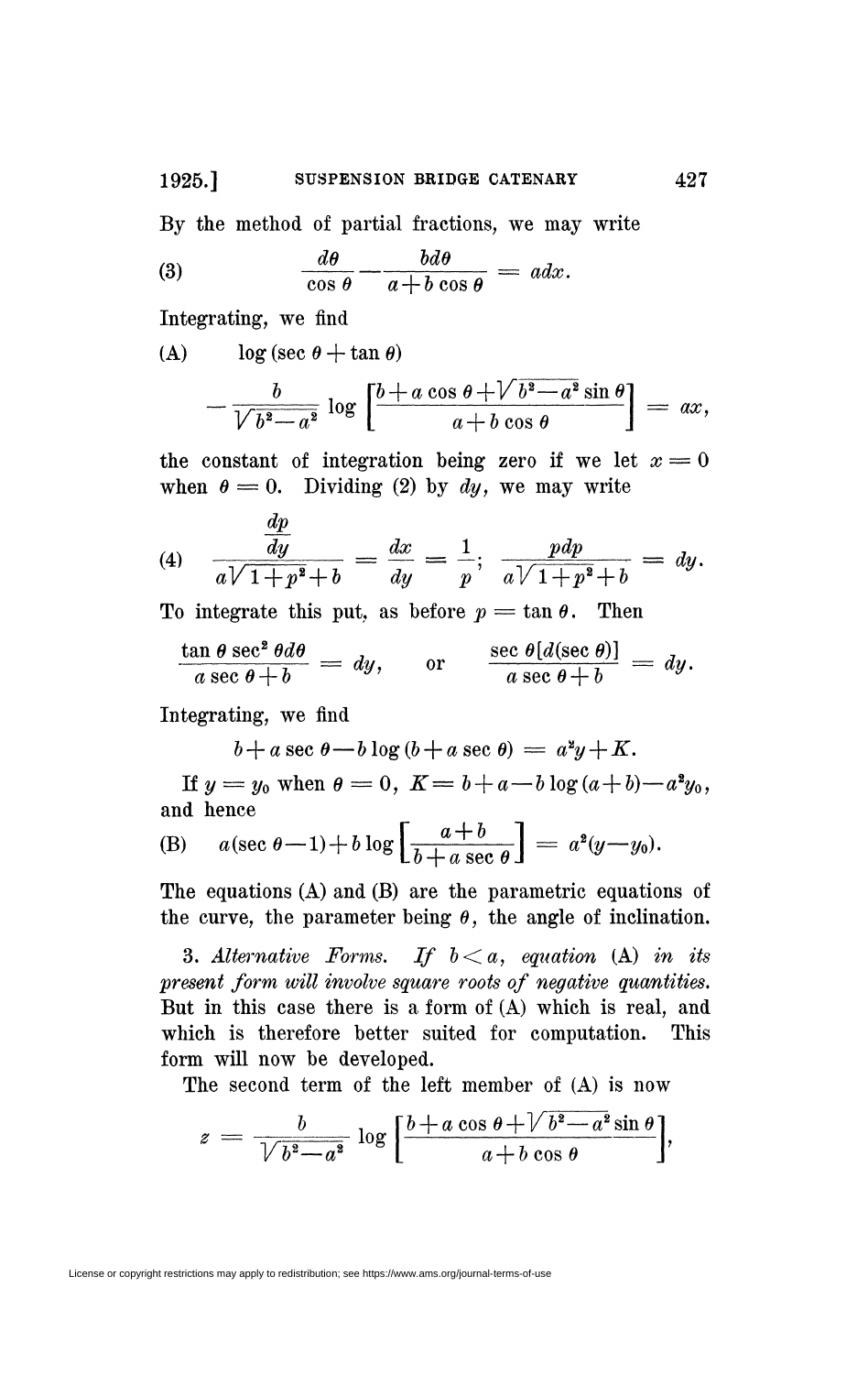that is,

428

$$
z = \frac{b}{i\sqrt{a^2 - b^2}} \log \left[ \frac{b + a \cos \theta + i\sqrt{a^2 - b^2} \sin \theta}{a + b \cos \theta} \right],
$$
  
or  

$$
\frac{iz\sqrt{a^2 - b^2}}{b} = \frac{b + a \cos \theta + i\sqrt{a^2 - b^2} \sin \theta}{a + b \cos \theta}
$$

or

$$
\cos\left(\frac{z\sqrt{a^2-b^2}}{b}\right) + i\sin\left(\frac{z\sqrt{a^2-b^2}}{b}\right)
$$
  
= 
$$
\frac{b+a\cos\theta + i\sqrt{a^2-b^2}\sin\theta}{a+b\cos\theta}.
$$

Equating the imaginary parts,

$$
\sin\left(\frac{z\sqrt{a^2-b^2}}{b}\right) = \frac{\sqrt{a^2-b^2}\sin\theta}{a+b\cos\theta};
$$

$$
z = \frac{b}{\sqrt{a^2-b^2}}\sin^{-1}\left[\frac{\sqrt{a^2-b^2}\sin\theta}{a+b\cos\theta}\right]
$$

so that (A) may be replaced by the equation

(C) 
$$
\log(\sec \theta + \tan \theta)
$$

$$
-\frac{b}{\sqrt{a^2-b^2}}\sin^{-1}\left[\frac{\sqrt{a^2-b^2}\sin\theta}{a+b\cos\theta}\right]=ax.
$$

4. *Bridge Density Zero. If the linear density of the bridge becomes zero, the equations reduce to those of the common catenary.* Here  $b = 0$ , so (A) takes the simple form  $\log (\sec \theta + \tan \theta) = ax$ , since the second term reduces to zero. Hence we may write

$$
e^{ax} = \sec \theta + \sqrt{\sec^2 \theta - 1}
$$
, or  $\sec \theta = \frac{1}{2}(e^{ax} + e^{-ax})$ .

The equation (B) becomes sec  $\sigma - 1 = a(y - y_0)$ , since the argument of the logarithm never becomes infinite. Combining these results, we have

$$
\frac{1}{2}(e^{ax} + e^{-ax}) = 1 + a(y - y_0),
$$

which is the equation of the common catenary.